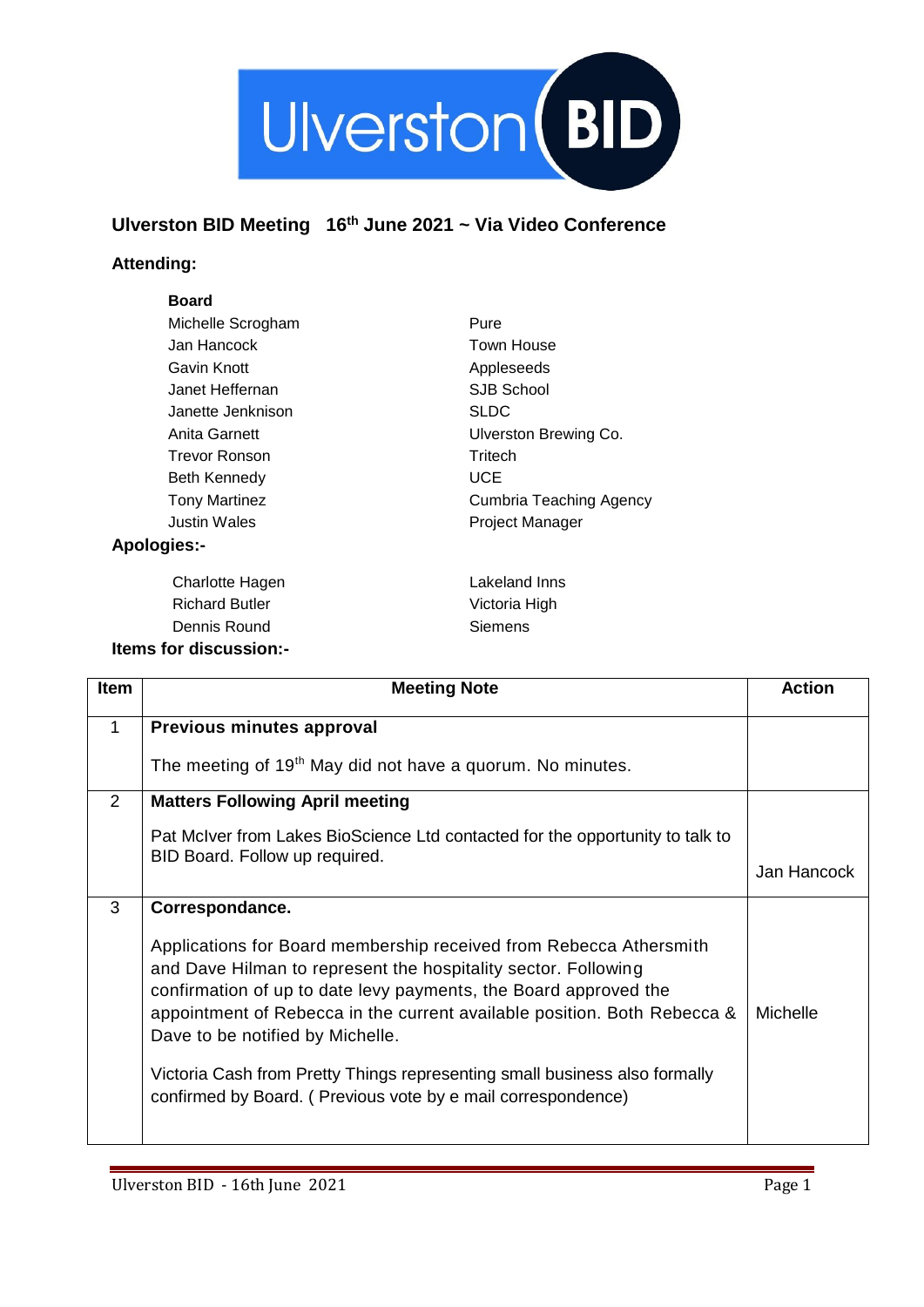|   | The levy fee query relate to The Bible shop for the period 24/10/20 to<br>25/02/21 has been agreed to be waived due to the cessation of business<br>activity. Michelle to notify.                                                                                                                                                                                                                                                                                                                                                                                 | Michelle            |
|---|-------------------------------------------------------------------------------------------------------------------------------------------------------------------------------------------------------------------------------------------------------------------------------------------------------------------------------------------------------------------------------------------------------------------------------------------------------------------------------------------------------------------------------------------------------------------|---------------------|
|   | Board Resignation received from Sarah and confirmed. Big thanks for input to<br>the BID from Sarah.                                                                                                                                                                                                                                                                                                                                                                                                                                                               |                     |
|   | A Large business rep is still missing from Board and repeat request to be<br>made.                                                                                                                                                                                                                                                                                                                                                                                                                                                                                | Justin              |
|   | Neil Fleming requested a link be established to Ulverston Now from Choose.<br>Agreed this would be useful, Sophie to sort.                                                                                                                                                                                                                                                                                                                                                                                                                                        | Michelle.           |
| 4 | <b>Financial Report</b>                                                                                                                                                                                                                                                                                                                                                                                                                                                                                                                                           |                     |
|   | Michelle has now the data from SLDC (Elaine Conway) to review the debtors<br>list which needs an edit. Some to be followed up & other written off. No<br>financial report published for this meeting.                                                                                                                                                                                                                                                                                                                                                             | Michelle            |
|   | Michelle updating a new spreadsheet for the commitments and spends<br>ongoing.                                                                                                                                                                                                                                                                                                                                                                                                                                                                                    |                     |
| 5 | <b>Justin Report</b>                                                                                                                                                                                                                                                                                                                                                                                                                                                                                                                                              |                     |
|   | Bloom.                                                                                                                                                                                                                                                                                                                                                                                                                                                                                                                                                            |                     |
|   | All the hanging baskets are now in town and current budget underspent<br>from £11420 to £8200. The Cumbria in bloom judging will be end July<br>with an expected town visit.                                                                                                                                                                                                                                                                                                                                                                                      |                     |
|   | <b>Loyal Free</b>                                                                                                                                                                                                                                                                                                                                                                                                                                                                                                                                                 |                     |
|   | An extension to the contract at reduced cost formally agreed. The renewal<br>will concentrate on additions to trails in and around the town for visitor<br>interest and local connections, e.g. dog friendly pubs, Real Ale visits etc.<br>The historic tours will be included when full data is collected. The current<br>walks on Choose will not be duplicated. New bollard covers and<br>extension to advertising for LF also using the hexagonal board in the<br>Brewery St car park will be added. Additional advertising budget spend<br>agreed $@$ £1000. | Justin              |
|   | <b>European Union Regional Development Fund (ERDF)</b>                                                                                                                                                                                                                                                                                                                                                                                                                                                                                                            |                     |
|   | Ideas submitted for the town including additional festoon lighting, town<br>speakers and audio systems, more planters, town centre trees, Lighting to<br>Ulverston Gateway, 360 virtual tours, Christmas trees to all retails<br>premises etc.etc. Some match funding would be required for some of the<br>above and some editing of the list expected. Feedback awaited.                                                                                                                                                                                         |                     |
|   | Other suggestions coming from the Board included an "October Fest" on<br>a German theme (perhaps rather than the Beer Fest in the Coro) which<br>would include all cafes and pubs. Hopefully the LVA representative could<br>review this idea.                                                                                                                                                                                                                                                                                                                    | Anita,<br>Charlotte |
|   | Wi-Fi                                                                                                                                                                                                                                                                                                                                                                                                                                                                                                                                                             |                     |
|   | An extension of current coverage was requested from Town Council<br>particularly to cover the poor 3G coverage @ Town Bank toilet facilities                                                                                                                                                                                                                                                                                                                                                                                                                      |                     |